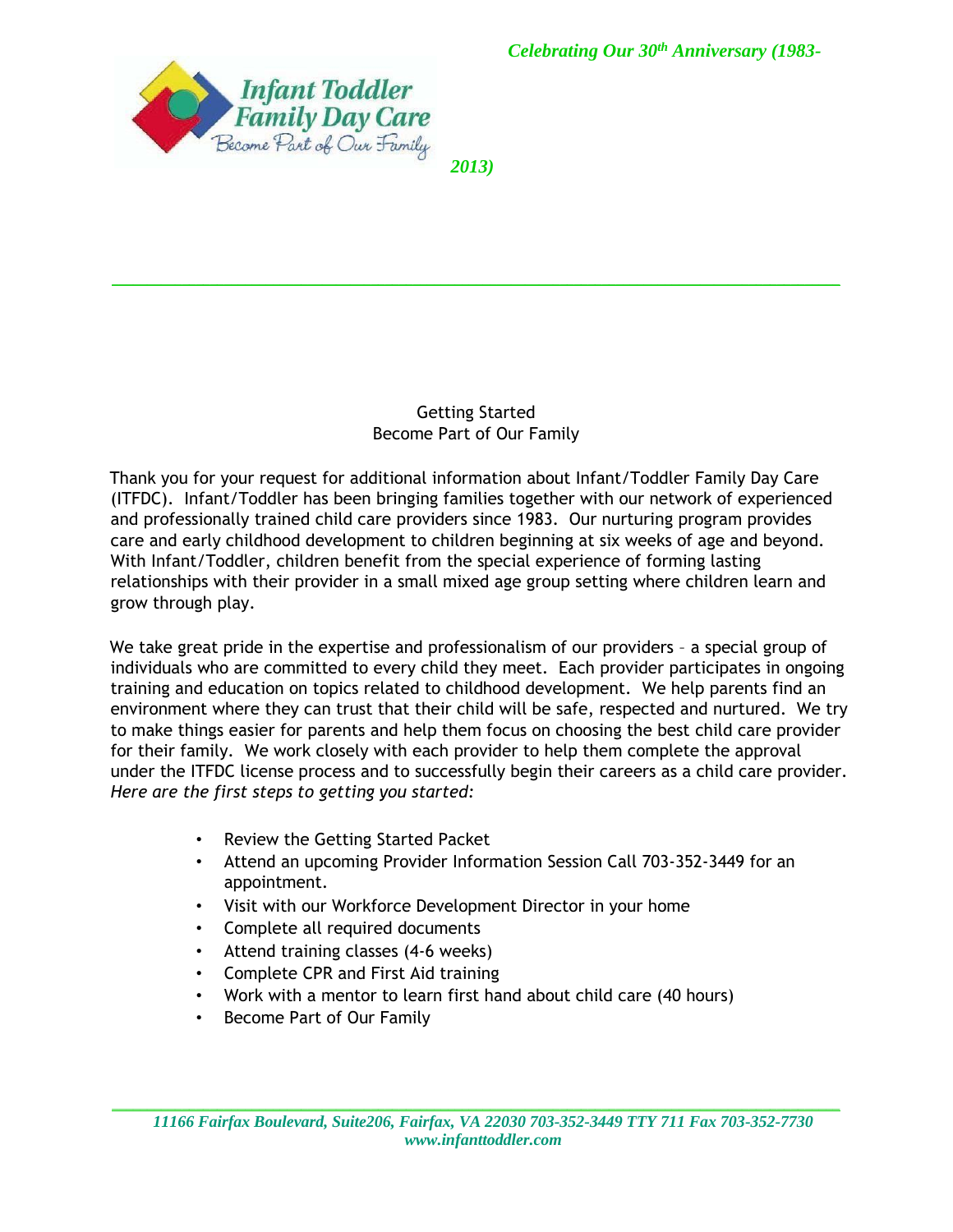

*2013)*

 $\mathcal{L}_\mathcal{L} = \mathcal{L}_\mathcal{L} = \mathcal{L}_\mathcal{L} = \mathcal{L}_\mathcal{L} = \mathcal{L}_\mathcal{L} = \mathcal{L}_\mathcal{L} = \mathcal{L}_\mathcal{L} = \mathcal{L}_\mathcal{L} = \mathcal{L}_\mathcal{L} = \mathcal{L}_\mathcal{L} = \mathcal{L}_\mathcal{L} = \mathcal{L}_\mathcal{L} = \mathcal{L}_\mathcal{L} = \mathcal{L}_\mathcal{L} = \mathcal{L}_\mathcal{L} = \mathcal{L}_\mathcal{L} = \mathcal{L}_\mathcal{L}$ 

Please don't hesitate to contact our office directly to discuss the information or to reserve your spot at our next Provider Information Session. We look forward to hearing from you as you are exploring this important career decision.

*Thank you* 

### **NEW PROVIDER INFORMATION SESSION SCHEDULE Become Part of Our Family**

To learn more about Infant/Toddler Family Day Care and how you can become part of our family, reserve a spot at an upcoming Provider Information Session or call the office for other convenient options.

What to Expect: The Provider Information Session will include an explanation of the Infant/Toddler Family Day Care program and the services and supports offered to providers. **Please bring the completed application that is enclosed and a picture ID (driver's license, work permit, passport).** 

Upcoming scheduled sessions:

**Tuesday, August 23, 2022 at 1:15pm – Will be held as a webinar** 

Please plan to log on **ON TIME. Paperwork must be** completed and returned to the office before attending.

RSVP: **Please call 703-352-3449 to reserve a space or online at:**  [https://www.surveymonkey.com/r/?sm=eSNOP6rHGMwXExe9c6Bd7Q\\_3d\\_3d](https://www.surveymonkey.com/r/?sm=eSNOP6rHGMwXExe9c6Bd7Q_3d_3d)

\_\_\_\_\_\_\_\_\_\_\_\_\_\_\_\_\_\_\_\_\_\_\_\_\_\_\_\_\_\_\_\_\_\_\_\_\_\_\_\_\_\_\_\_\_\_\_\_\_\_\_\_\_\_\_\_\_\_\_\_\_\_\_\_\_\_\_\_\_\_\_\_\_\_\_\_\_\_\_\_\_\_\_\_\_

\_\_\_\_\_\_\_\_\_\_\_\_\_\_\_\_\_\_\_\_\_\_\_\_\_\_\_\_\_\_\_\_\_\_\_\_\_\_\_\_\_\_\_\_\_\_\_\_\_\_\_\_\_\_\_\_\_\_\_\_\_\_\_\_\_\_\_\_\_\_\_\_\_\_\_\_\_\_\_\_\_\_\_\_\_\_\_\_\_\_\_\_\_\_\_\_\_\_\_\_\_\_\_\_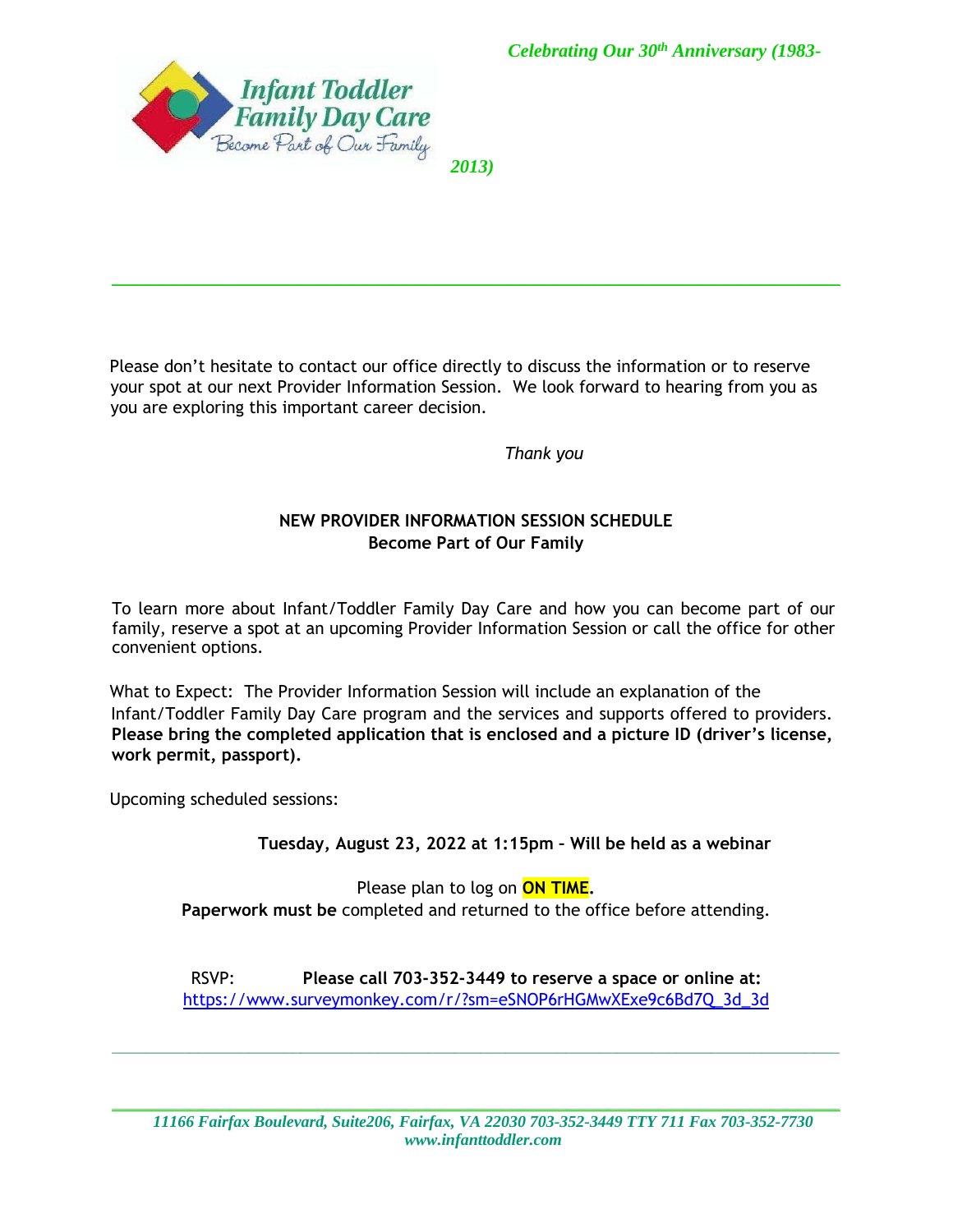

*2013)*

 $\mathcal{L}_\mathcal{L} = \mathcal{L}_\mathcal{L} = \mathcal{L}_\mathcal{L} = \mathcal{L}_\mathcal{L} = \mathcal{L}_\mathcal{L} = \mathcal{L}_\mathcal{L} = \mathcal{L}_\mathcal{L} = \mathcal{L}_\mathcal{L} = \mathcal{L}_\mathcal{L} = \mathcal{L}_\mathcal{L} = \mathcal{L}_\mathcal{L} = \mathcal{L}_\mathcal{L} = \mathcal{L}_\mathcal{L} = \mathcal{L}_\mathcal{L} = \mathcal{L}_\mathcal{L} = \mathcal{L}_\mathcal{L} = \mathcal{L}_\mathcal{L}$ 

Our Mission: Infant Toddler Family Day Care is a network of professional child care educators with a commitment to the principle that learning begins at birth. We support the emotional, social and intellectual development of infants, toddlers, preschoolers and school-age children in safe nurturing high-quality child care environments.

# **Why Child Care Providers Choose Infant Toddler Family Day Care**

Become Part of Our Family!

We build long term relationships with our providers. We are dedicated to helping you realize your business goals. Here are just a few reasons why providers have chosen to work with Infant Toddler Family Day Care (ITFDC) since 1983.

*A network of experienced and professionally trained child care providers.* 

*Nurturing program* Our nurturing program provides care and early childhood development to children starting at six weeks of age and beyond.

*Professionalism* Our providers are committed to every child they meet and participate in ongoing training and education on topics related to childhood development.

#### *A trusted child care resource.*

*We stay involved* We stay involved with every child care provider in our program, conduct continuous mentoring and ensure that children have a safe and healthy environment each day.

*We have high standards* Our most important consideration is the safety and development of children in the ITFDC family. We have dedicated Child Care Specialists assigned to each provider in our program and a Workforce Development Director who works with each new provider. They visit our child care providers to provide ongoing mentoring and skills training.

*Responsive to your needs* Our staff is always available to discuss any of your concerns to make certain that you have the support that you need.

\_\_\_\_\_\_\_\_\_\_\_\_\_\_\_\_\_\_\_\_\_\_\_\_\_\_\_\_\_\_\_\_\_\_\_\_\_\_\_\_\_\_\_\_\_\_\_\_\_\_\_\_\_\_\_\_\_\_\_\_\_\_\_\_\_\_\_\_\_\_\_\_\_\_\_\_\_\_\_\_\_\_\_\_\_\_\_\_\_\_\_\_\_\_\_\_\_\_\_\_\_\_\_\_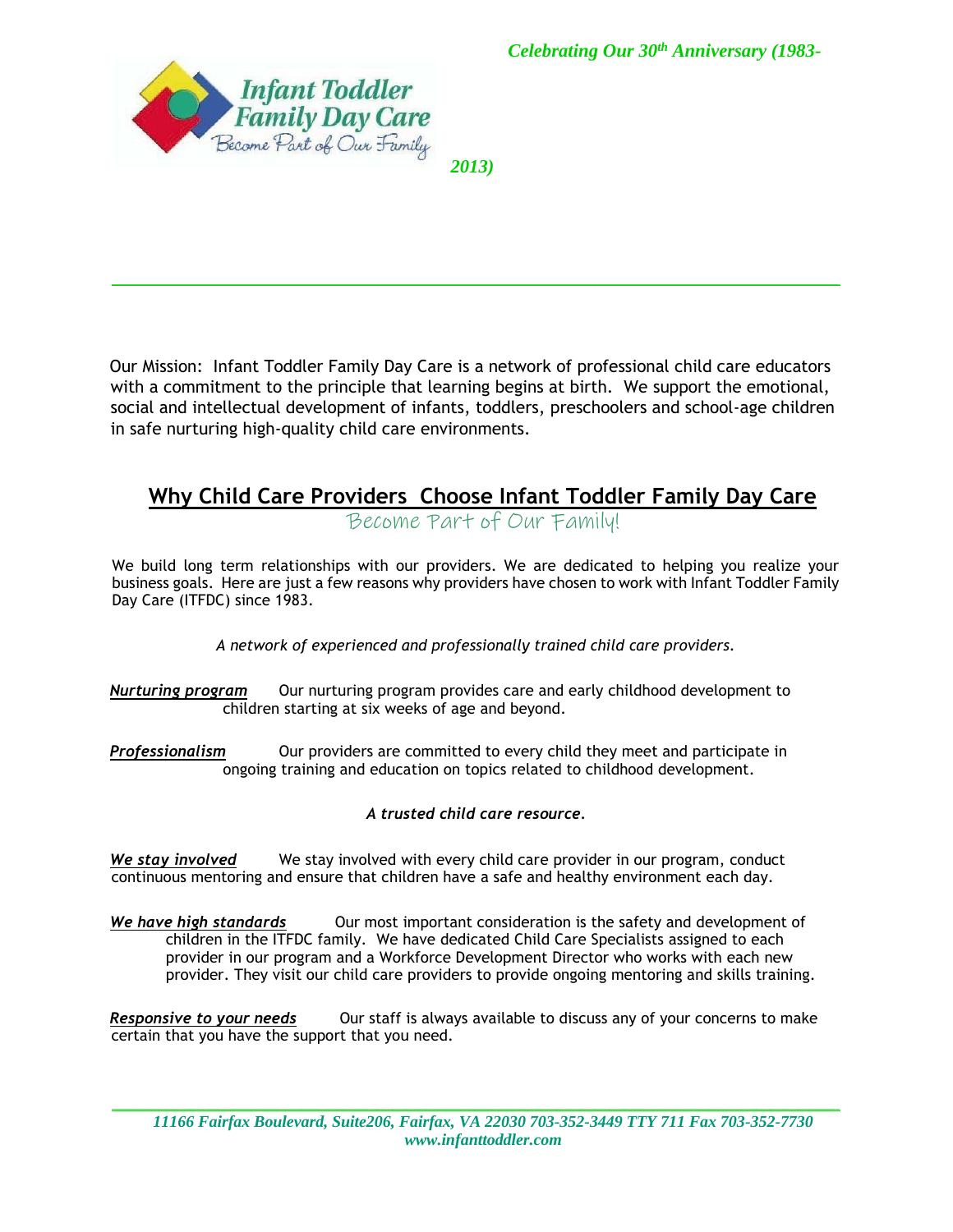

*2013)*

*Services to our providers.* 

 $\mathcal{L}_\mathcal{L} = \mathcal{L}_\mathcal{L} = \mathcal{L}_\mathcal{L} = \mathcal{L}_\mathcal{L} = \mathcal{L}_\mathcal{L} = \mathcal{L}_\mathcal{L} = \mathcal{L}_\mathcal{L} = \mathcal{L}_\mathcal{L} = \mathcal{L}_\mathcal{L} = \mathcal{L}_\mathcal{L} = \mathcal{L}_\mathcal{L} = \mathcal{L}_\mathcal{L} = \mathcal{L}_\mathcal{L} = \mathcal{L}_\mathcal{L} = \mathcal{L}_\mathcal{L} = \mathcal{L}_\mathcal{L} = \mathcal{L}_\mathcal{L}$ 

*Timely Payments for USDA and the Subsidy programs Provider Emergency Fund Seventeen Paid Holidays Scholarships for CDA, NAFCC, NVCC Fees paid for CPR, Background Checks, and ½ of MAT Supportive Coaching/Mentoring Contracts are provided Liability Insurance Collection of Parent Fees Payments of Parent Fees to Providers Marketing Including Provider Webpage, Facebook, Provider Profiles, and More* 

*A model for children that works.* 

We value the warm and loving relationship between provider and child We understand how important relationships are to the social, emotional, intellectual and physical development of every child. At the heart of our program is the personal and lasting relationship that our child care providers form with children.

*Our providers help children reach developmental milestones* Through nurturing and individualized attention, our providers take great care to provide a safe and fun learning environment for each child.

**Our Mission:** Infant Toddler Family Day Care is a network of professional child care educators with a commitment to the principle that learning begins at birth. We support the emotional, social and intellectual development of infants, toddlers, preschoolers and school-age children in safe nurturing high-quality child care environments.

# **MAP/DIRECTIONS TO OUR OFFICE**

The Infant/Toddler Family Day Care office is located at:

11166 Fairfax Boulevard, Suite 206 Fairfax, VA 22030